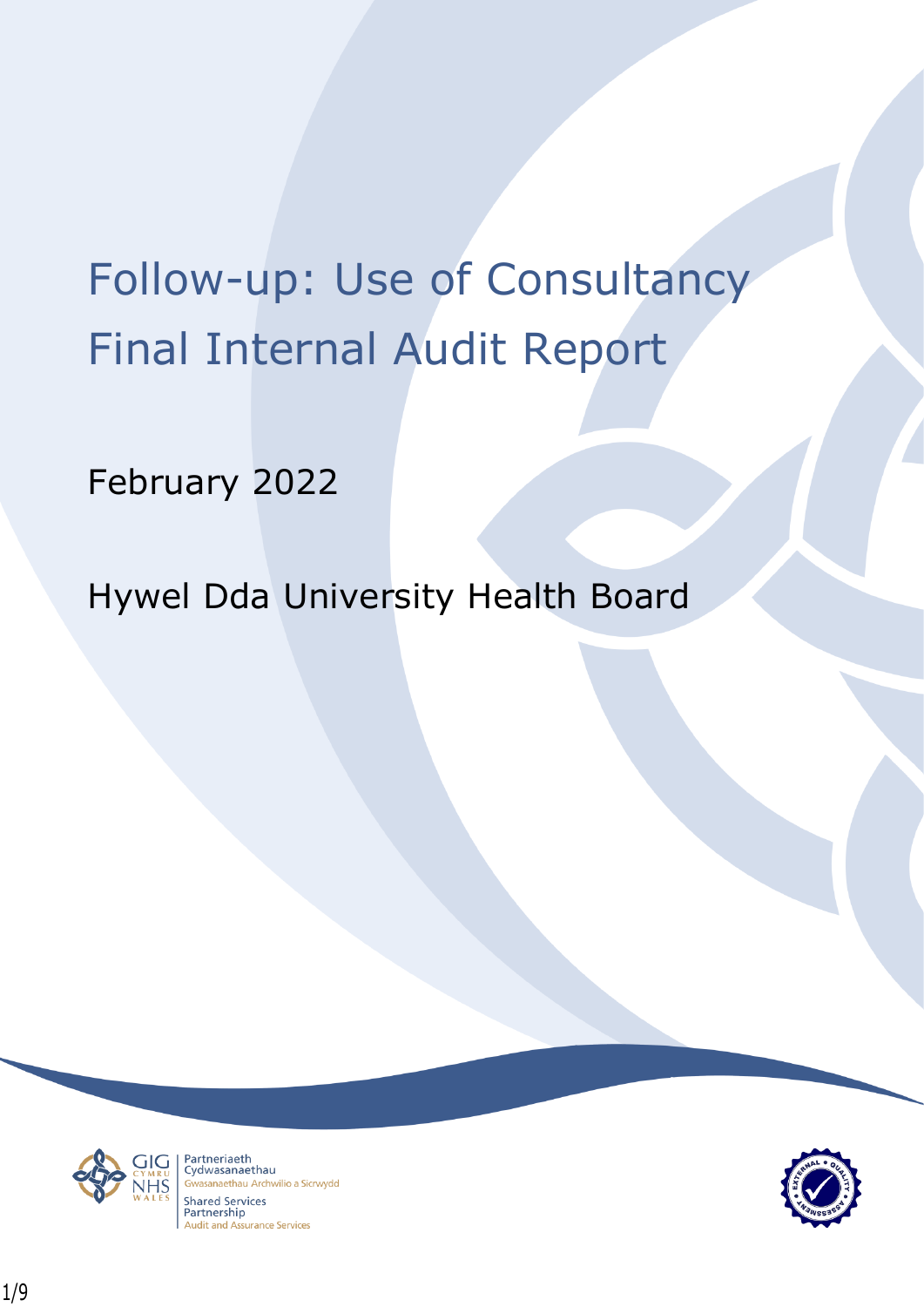# **Contents**

| Review reference:             | HDUHB-2122-43                                                                     |
|-------------------------------|-----------------------------------------------------------------------------------|
| Report status:                | Final                                                                             |
| Fieldwork commencement:       | 24 January 2022                                                                   |
| Fieldwork completion:         | 8 February 2022                                                                   |
| Draft report issued:          | 9 February 2022                                                                   |
| Debrief meeting:              | 8 February 2022                                                                   |
| Management response received: | 11 February 2022                                                                  |
| Final report issued:          | 11 February 2022                                                                  |
| Auditors:                     | Sophie Corbett, Deputy Head of Internal Audit                                     |
| Executive sign-off:           | Huw Thomas, Director of Finance                                                   |
| Distribution:                 | Nerys Thomas, Senior Finance Business Partner (Accounts &<br>Statutory Reporting) |
| Committee:                    | Audit & Risk Assurance Committee                                                  |



Audit and Assurance Services conform with all Public Sector Internal Audit Standards as validated through the external quality assessment undertaken by the Institute of Internal Auditors

#### **Acknowledgement**

NHS Wales Audit and Assurance Services would like to acknowledge the time and co-operation given by management and staff during the course of this review.

#### **Disclaimer notice - please note**

This audit report has been prepared for internal use only. Audit and Assurance Services reports are prepared, in accordance with the agreed audit brief, and the Audit Charter as approved by the Audit Committee.

Audit reports are prepared by the staff of the NHS Wales Audit and Assurance Services, and addressed to Independent Members or officers including those designated as Accountable Officer. They are prepared for the sole use of Hywel Dda University Health Board and no responsibility is taken by the Audit and Assurance Services Internal Auditors to any director or officer in their individual capacity, or to any third party.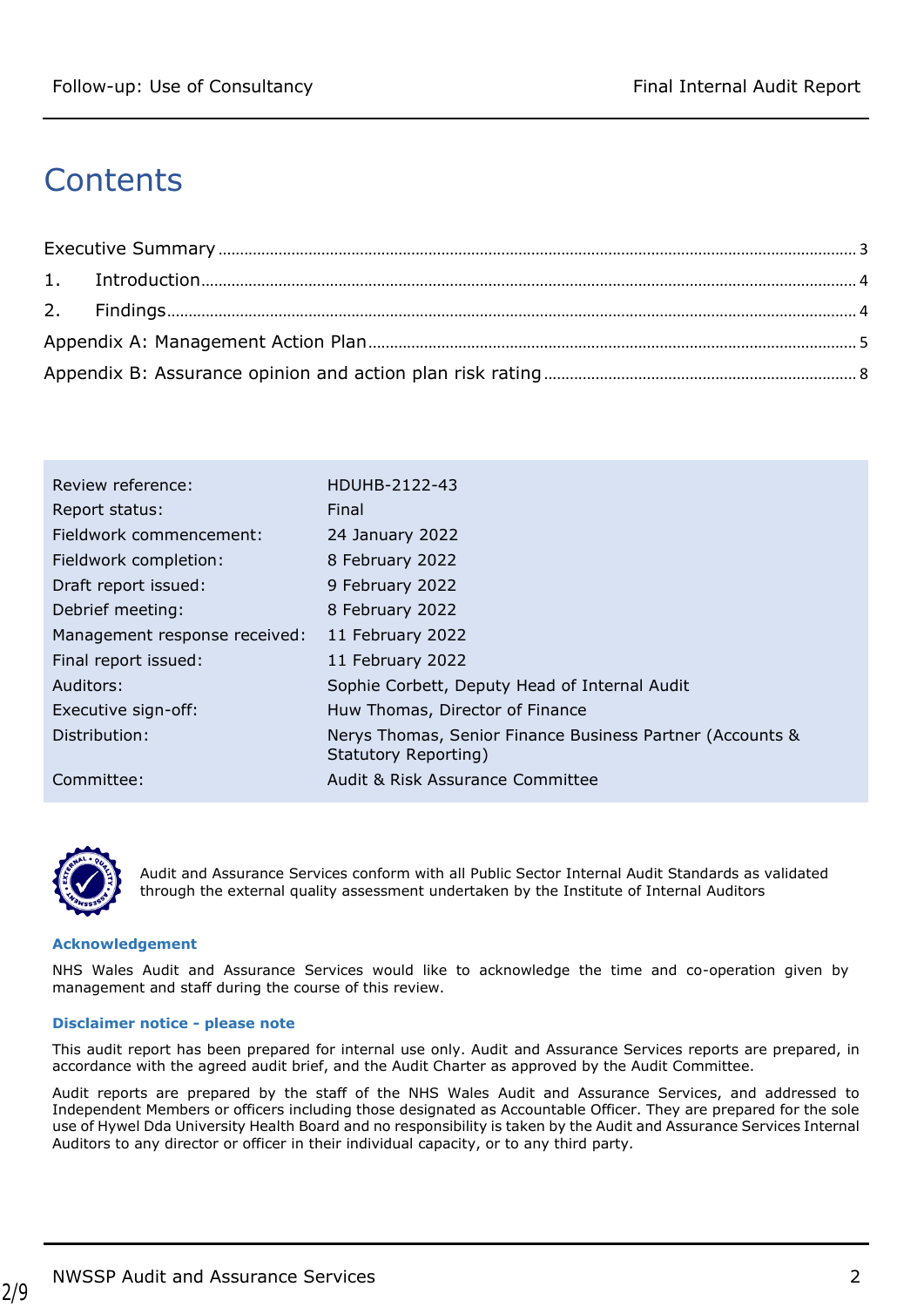## <span id="page-2-0"></span>Executive Summary

#### **Purpose**

This review has sought to establish progress made by management to implement agreed actions arising from the previous internal audit [report HDUHB-2122-10 refers], which concluded limited assurance over the arrangements in place for the appointment and monitoring of consultancy services.

#### **Overview of findings**

One high and three medium priority matters arising were identified as summarised in the Progress Summary table.

Action has been taken by management to address the findings, resulting in the high and one medium priority matters arising being addressed and now closed:

- A 'Use of Consultancy' Financial Procedure has been developed setting out the circumstances, process and approval requirements for engaging external consultants. The procedure was approved by the Sustainable Resources Committee in October 2021.
- The procedure requires an exit meeting with the consultant, to identify issues, lessons learnt, establish whether objectives were met and what did/not go well. Post Project Evaluation templates have been developed to facilitate this.

Further action is required in relation to the two remaining medium priority matters arising – further detail is provided in Appendix A.

We have concluded **Reasonable** assurance overall.

## Follow-up Report Classification

|            |                                                                                                                                          | Trond |
|------------|------------------------------------------------------------------------------------------------------------------------------------------|-------|
| Reasonable | <b>Follow up:</b> All high priority<br>recommendations<br>implemented and progress<br>on the medium and low<br>priority recommendations. |       |

## Progress Summary

|   | <b>Previous Matters Arising</b>                              | <b>Previous</b><br><b>Priority</b><br>Rating | <b>Direction</b><br>of Travel | Current<br>Priority<br>Rating |
|---|--------------------------------------------------------------|----------------------------------------------|-------------------------------|-------------------------------|
| 1 | Policies & Procedures                                        | High                                         |                               | Closed                        |
|   | Engagement<br>Monitoring                                     | Medium                                       |                               | Closed                        |
| 3 | Record of<br>Consultancy<br>Engagements                      | Medium                                       |                               | Medium                        |
| 4 | Monitoring &<br>Reporting of<br>Consultancy Usage /<br>Spend | Medium                                       |                               | Medium                        |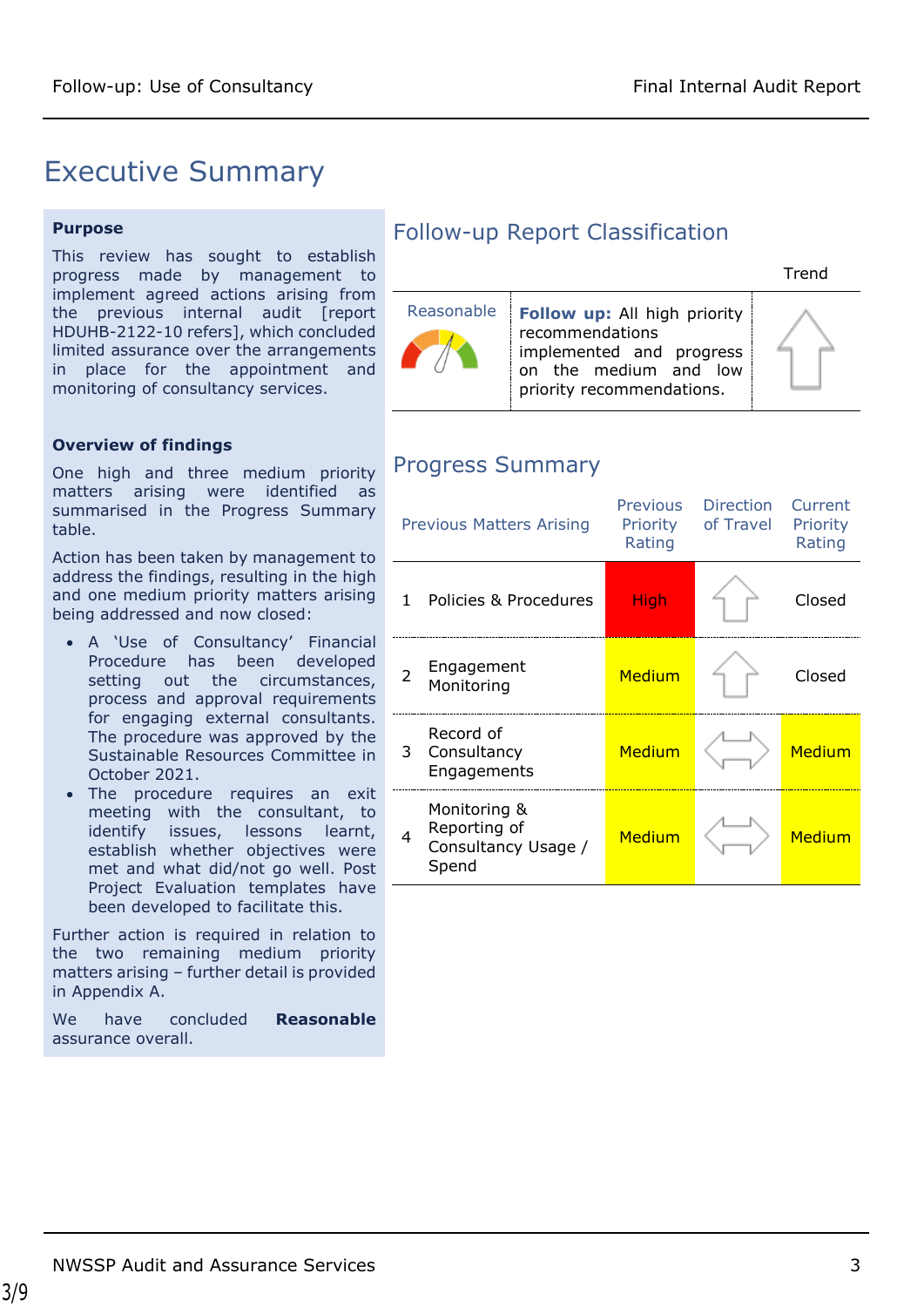## <span id="page-3-0"></span>1. Introduction

- 1.1 The Use of Consultancy Follow-Up review was completed in line with the 2021/21 Internal Audit Plan.
- 1.2 The original internal audit (report HDUHB-2122-10 refers) considered the adequacy of the arrangements in place for the appointment and monitoring of consultancy services and concluded limited assurance.
- 1.3 This audit sought to establish the progress made by management in implementing agreed actions to address the issues identified in the original review.
- 1.4 The potential risks considered in the original review are:
	- non-compliance with Health Board policies and procedures; and
	- failure to obtain value for money due to inappropriate use of consultancy services.

# <span id="page-3-1"></span>2. Findings

2.1 The table below provides an overview of progress in implementing the previous internal audit recommendations:

| Original<br><b>Priority Rating</b> | Number of<br>Recommendations | Implemented /<br>Obsolete<br>(Closed - No<br><b>Further Action</b><br>Required) | <b>Action Ongoing</b><br>(Further Action<br>Required) | Not implemented<br>(Further Action<br>Required) |
|------------------------------------|------------------------------|---------------------------------------------------------------------------------|-------------------------------------------------------|-------------------------------------------------|
| <b>High</b>                        |                              |                                                                                 |                                                       |                                                 |
| <b>Medium</b>                      | 3                            |                                                                                 |                                                       |                                                 |
| Total                              |                              |                                                                                 |                                                       |                                                 |

2.2 Full details of recommendations requiring further action are provided in the **Management Action Plan** in **Appendix A**.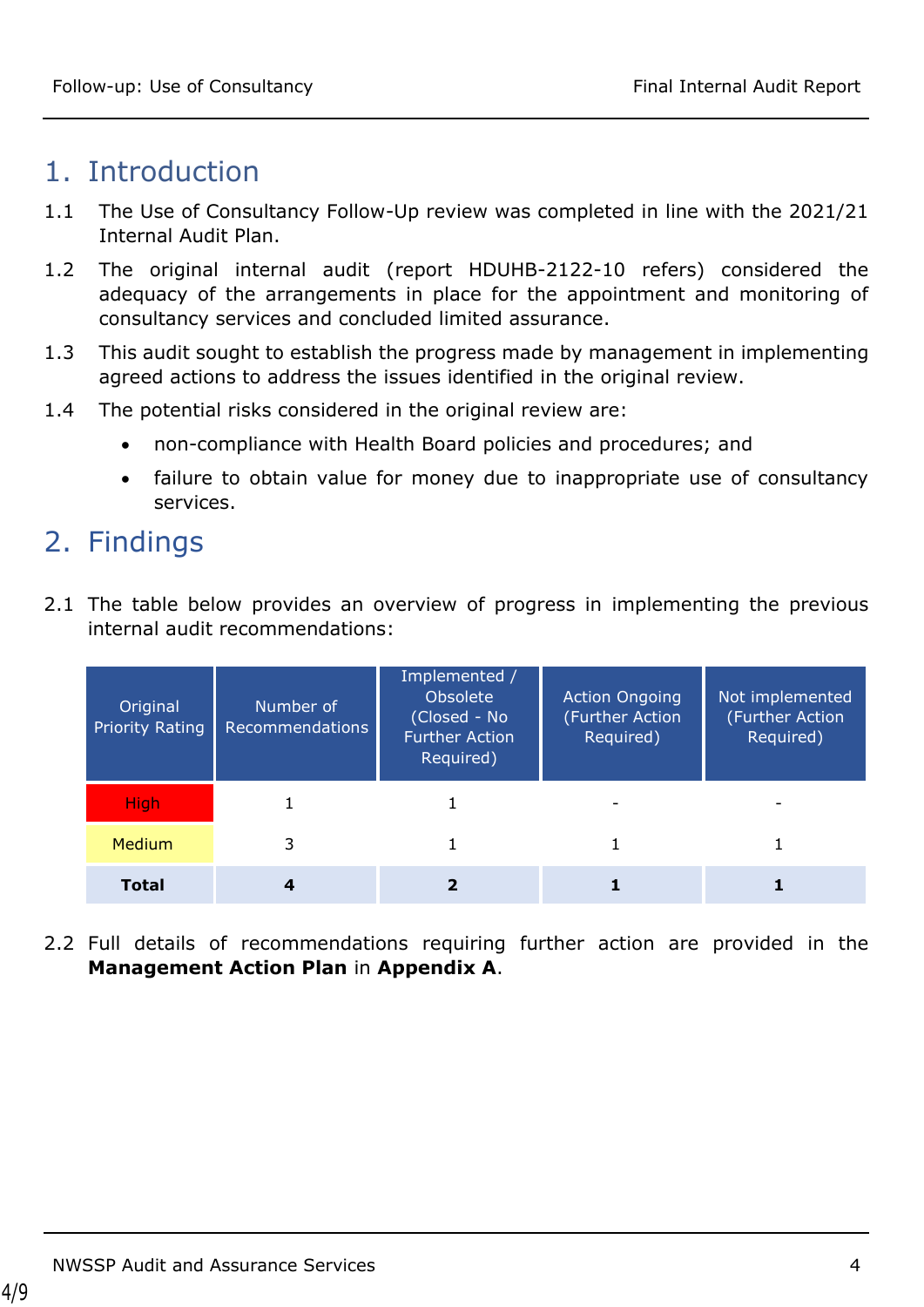# Appendix A: Management Action Plan

<span id="page-4-0"></span>

| <b>Matter Arising 1: Record of Consultancy Engagements</b>                                                                                                                                                                                                                                                                                                                                                                                                                                                                   |                          |                                                                                                                                                                                                                                                                                |  |
|------------------------------------------------------------------------------------------------------------------------------------------------------------------------------------------------------------------------------------------------------------------------------------------------------------------------------------------------------------------------------------------------------------------------------------------------------------------------------------------------------------------------------|--------------------------|--------------------------------------------------------------------------------------------------------------------------------------------------------------------------------------------------------------------------------------------------------------------------------|--|
| Original Recommendation                                                                                                                                                                                                                                                                                                                                                                                                                                                                                                      | <b>Original Priority</b> |                                                                                                                                                                                                                                                                                |  |
| Management should maintain a central register of consultancy engagements to inform the financial coding exercise<br>undertaken by Finance and facilitate monitoring and reporting of consultancy spend. This would also assist the<br>Health Board in ensuring that engagements are subject to the appropriate approval process in line with the Scheme<br>of Delegation.                                                                                                                                                    | <b>Medium</b>            |                                                                                                                                                                                                                                                                                |  |
| Management Response                                                                                                                                                                                                                                                                                                                                                                                                                                                                                                          | <b>Target Date</b>       | Responsible Officer                                                                                                                                                                                                                                                            |  |
| We will address this through the same guide as for previous recommendations and use this to<br>form our reporting to the Audit & Risk Assurance Committee (ARAC).                                                                                                                                                                                                                                                                                                                                                            | Director of Finance      |                                                                                                                                                                                                                                                                                |  |
| <b>Current findings</b>                                                                                                                                                                                                                                                                                                                                                                                                                                                                                                      | <b>Residual Risk</b>     |                                                                                                                                                                                                                                                                                |  |
| The new Use of Consultancy Financial Procedure refers to a central record of consultancy engagements being<br>maintained by NWSSP Procurement Services. The previous audit acknowledged that whilst some engagements will<br>be captured via the procurement activity register, there is no means of identifying which procurements relate to<br>consultancy engagements, and the register is not shared with or used by Finance to inform coding accuracy.<br><b>Conclusion:</b> Not Implemented - Further Action Required. |                          | Potential risk of:<br>• Consultancy<br>spend is<br>not<br>identified,<br>captured<br>and<br>resulting<br>reported<br>in<br>reporting<br>inaccurate<br>within<br>the annual accounts<br>• Insufficient information<br>to<br>facilitate<br>0f<br>monitoring<br>consultancy spend |  |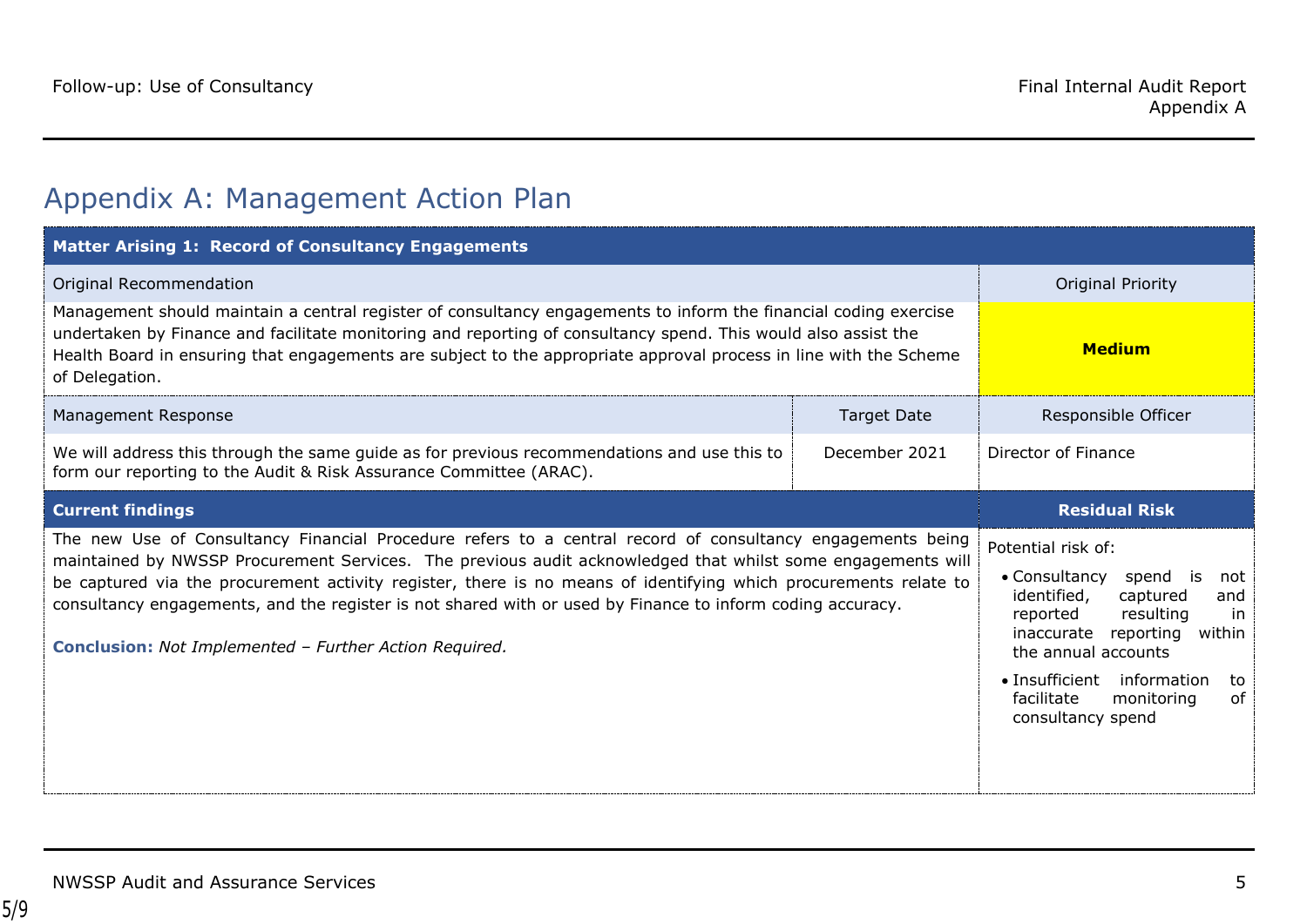| New Recommendation                               |                                                                                                                                                                                                                                                                                                                                                                           |                 | <b>Priority</b>            |
|--------------------------------------------------|---------------------------------------------------------------------------------------------------------------------------------------------------------------------------------------------------------------------------------------------------------------------------------------------------------------------------------------------------------------------------|-----------------|----------------------------|
| 1.1                                              | Management should maintain a central register of consultancy engagements to inform the financial coding<br>exercise undertaken by Finance and facilitate monitoring and reporting of consultancy spend. This would also<br>assist the Health Board in ensuring that engagements are subject to the appropriate approval process in line<br>with the Scheme of Delegation. |                 | <b>Medium</b>              |
| <b>Management Response</b><br><b>Target Date</b> |                                                                                                                                                                                                                                                                                                                                                                           |                 | <b>Responsible Officer</b> |
| 1.1                                              | Management will maintain a register of consultancy contracts that will facilitate the<br>reporting of consultancy spend in the annual accounts.                                                                                                                                                                                                                           | 29th April 2022 | Director of Finance        |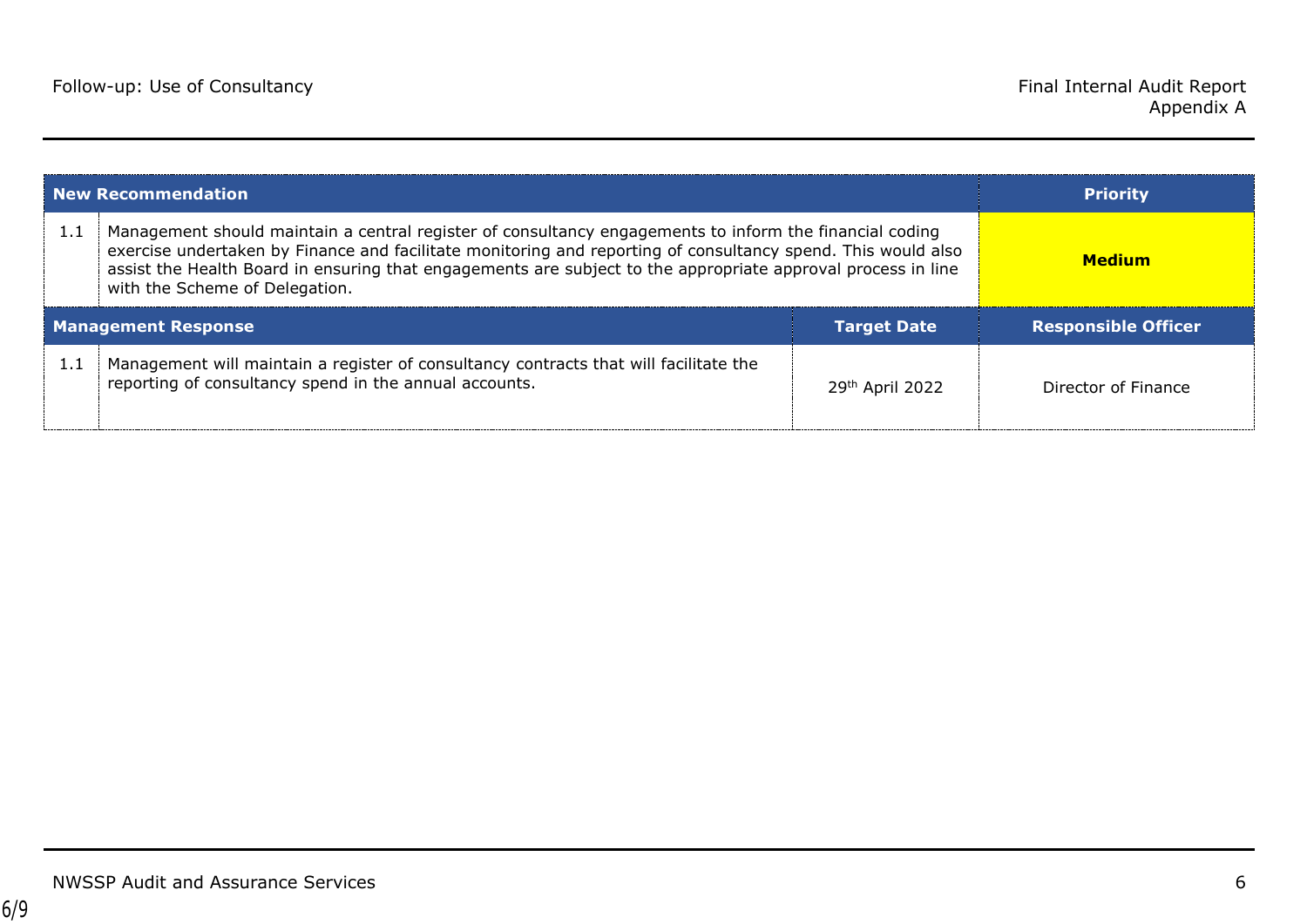| Matter Arising 2: Monitoring & Reporting of Consultancy Usage / Spend                                                                                                                                                                                                                                                                                                                                             |                                                                                                                                                                                |                     |  |
|-------------------------------------------------------------------------------------------------------------------------------------------------------------------------------------------------------------------------------------------------------------------------------------------------------------------------------------------------------------------------------------------------------------------|--------------------------------------------------------------------------------------------------------------------------------------------------------------------------------|---------------------|--|
| Original Recommendation                                                                                                                                                                                                                                                                                                                                                                                           | <b>Original Priority</b>                                                                                                                                                       |                     |  |
| Management should consider whether consultancy usage and spend should be collectively reported to and monitored<br>by an appropriate sub-committee of the Health Board.                                                                                                                                                                                                                                           | <b>Medium</b>                                                                                                                                                                  |                     |  |
| Management Response                                                                                                                                                                                                                                                                                                                                                                                               | <b>Target Date</b>                                                                                                                                                             | Responsible Officer |  |
| We will report to ARAC through the Financial Assurance Report                                                                                                                                                                                                                                                                                                                                                     | December 2021                                                                                                                                                                  | Director of Finance |  |
| <b>Current findings</b>                                                                                                                                                                                                                                                                                                                                                                                           | <b>Residual Risk</b>                                                                                                                                                           |                     |  |
| The Financial Assurance Report to ARAC in December 2021 reported new consultancy engagements/spend during the<br>period. Details of existing engagements and collective spend were not provided, but we recognise that this is<br>contingent on the establishment of a central record of consultancy engagements (Matter Arising 1 above refers).<br><b>Conclusion:</b> Action Ongoing - Further Action Required. | Potential risk of:<br>• Consultancy usage and spend<br>is excessive due to lack of<br>control and monitoring<br>The Health Board is not aware<br>of consultancy usage or spend |                     |  |
| <b>New Recommendation</b>                                                                                                                                                                                                                                                                                                                                                                                         | <b>Priority</b>                                                                                                                                                                |                     |  |
| 2.1<br>Consultancy usage and spend should be collectively reported to and monitored by the Sustainable Resources<br>Committee.                                                                                                                                                                                                                                                                                    | <b>Medium</b>                                                                                                                                                                  |                     |  |
| <b>Management Response</b>                                                                                                                                                                                                                                                                                                                                                                                        | <b>Target Date</b>                                                                                                                                                             |                     |  |
| 2.1<br>Consultancy spend will be reported to the Sustainable resources committee.                                                                                                                                                                                                                                                                                                                                 | 25th April 2022                                                                                                                                                                | Director of Finance |  |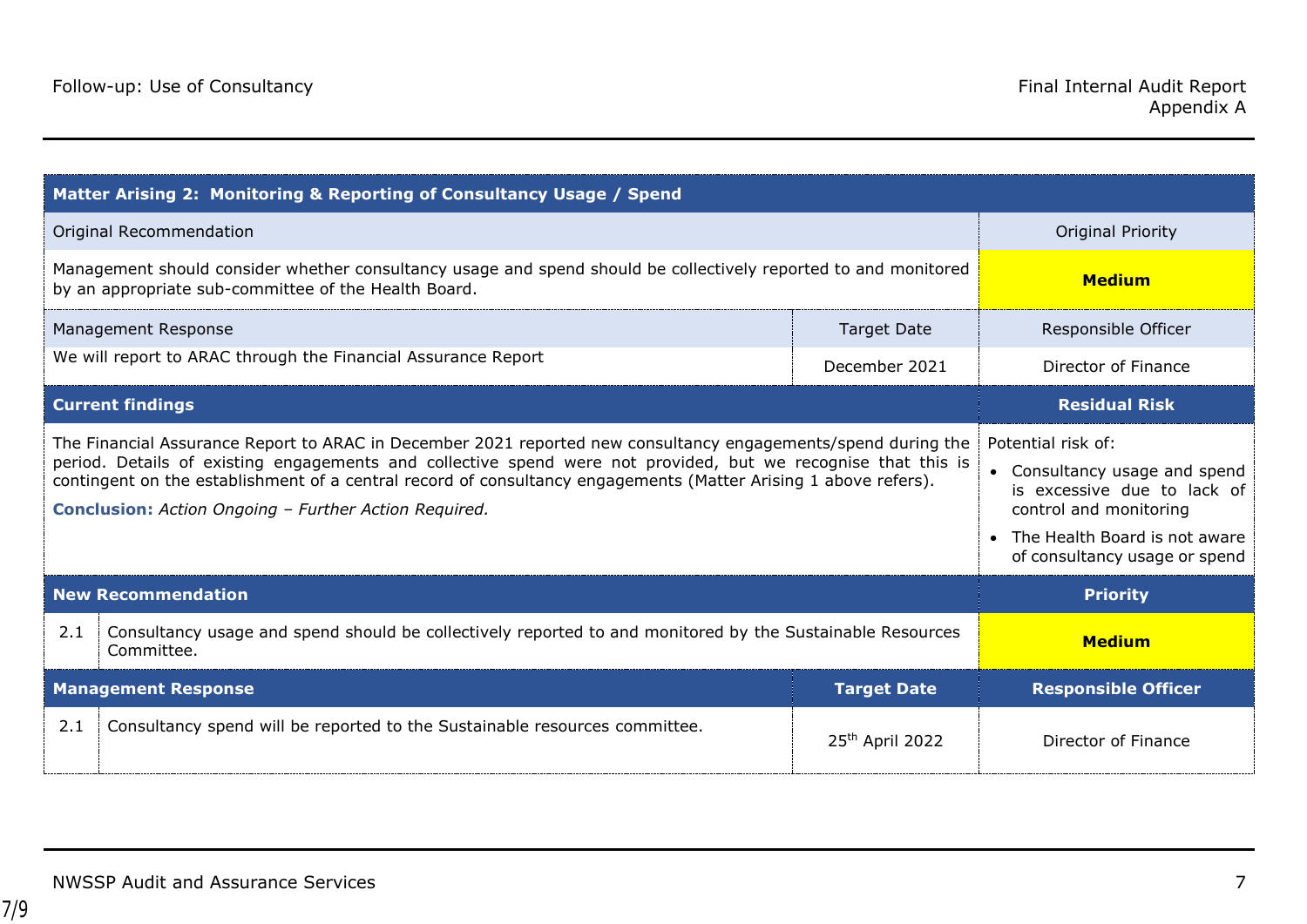# <span id="page-7-0"></span>Appendix B: Assurance opinion and action plan risk rating

### Audit Assurance Ratings

We define the following levels of assurance that governance, risk management and internal control within the area under review are suitable designed and applied effectively:

|  | <b>Substantial</b><br>assurance | Few matters require attention and are compliance or advisory in<br>nature.<br>Low impact on residual risk exposure.                                                                                                                                                            |
|--|---------------------------------|--------------------------------------------------------------------------------------------------------------------------------------------------------------------------------------------------------------------------------------------------------------------------------|
|  |                                 | <b>Follow up:</b> All recommendations implemented and operating as<br>expected                                                                                                                                                                                                 |
|  | <b>Reasonable</b><br>assurance  | Some matters require management attention in control design or<br>compliance.<br>Low to moderate impact on residual risk exposure until resolved.<br>Follow up: All high priority recommendations implemented and<br>progress on the medium and low priority recommendations.  |
|  | <b>Limited</b><br>assurance     | More significant matters require management attention.<br>Moderate impact on residual risk exposure until resolved.<br>Follow up: No high priority recommendations implemented but<br>of the<br>medium<br>most<br>and<br>progress<br>on<br>low<br>priority<br>recommendations. |
|  | <b>No assurance</b>             | Action is required to address the whole control framework in this<br>area.<br>High impact on residual risk exposure until resolved.<br><b>Follow up:</b> No action taken to implement recommendations                                                                          |

## Prioritisation of Recommendations

We categorise our recommendations according to their level of priority as follows:

| <b>Priority</b><br><b>level</b> | <b>Explanation</b>                                                                                                                                                        | <b>Management action</b> |
|---------------------------------|---------------------------------------------------------------------------------------------------------------------------------------------------------------------------|--------------------------|
| High                            | Poor system design OR widespread non-compliance.<br>Significant risk to achievement of a system objective OR<br>evidence present of material loss, error or misstatement. | Immediate*               |
| Medium                          | Minor weakness in system design OR limited non-compliance.<br>Some risk to achievement of a system objective.                                                             | Within one month $*$     |
| Low                             | Potential to enhance system design to improve efficiency or<br>effectiveness of controls.<br>Generally issues of good practice for management<br>consideration.           | Within three months*     |

\* Unless a more appropriate timescale is identified/agreed at the assignment.